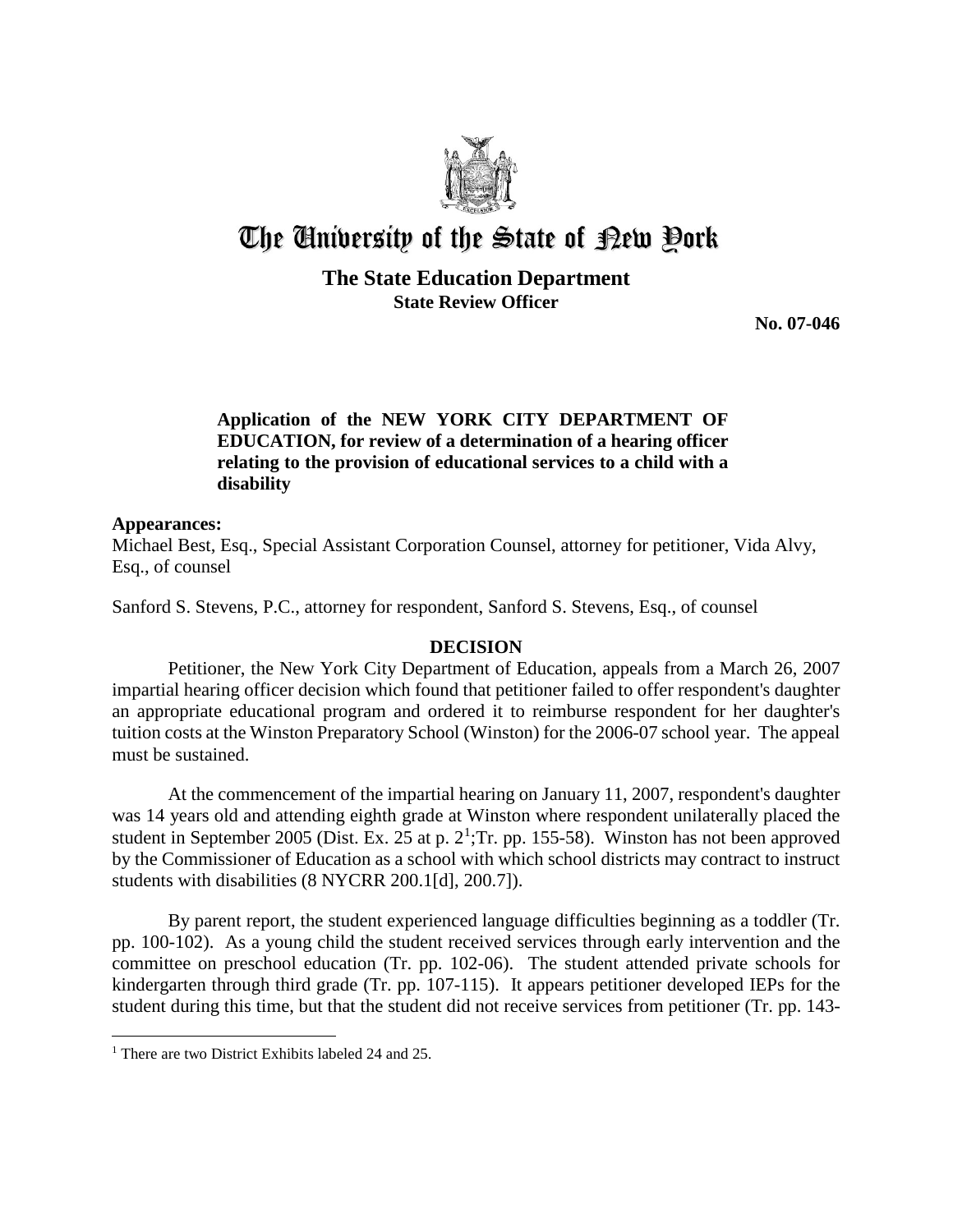48). For fourth and fifth grade the student attended a 15:1+1 special class in the Valley Stream Central High School District (Valley Stream), where she received related services of speechlanguage therapy and counseling (Dist. Ex. 17 at p. 2). Respondent reported that the student's selfesteem "took a beating" in the public school (Tr. pp. 117-19). For sixth grade respondent enrolled the student in Growing Life Christian Academy, where she received resource room services (Dist. Ex. 17). Based on the student's grades, she was not invited to return to the school for seventh grade (Tr. pp. 119-121; Dist. Ex. 17 at p. 2). In June 2005 the CSE for Valley Stream met and recommended the student for a 15:1+1 special class with related services of speech-language therapy and counseling for the 2005-06 school year (Dist. Ex. 1). However, respondent chose to unilaterally enroll the student in Winston (Dist. Ex. 25 at p. 2). According to respondent, in October or November 2005 she and her daughter moved from Valley Stream to Brooklyn (Tr. pp. 131-32).

The student was seen by an audiologist in May 2005 and found to have an auditory processing disorder (Tr. p. 55). She was recommended for and received private auditory integration therapy (Parent Ex. J). In July 2005 the student was diagnosed by an optometrist as having severe ocular motor dysfunction, accommodative insufficiency and infacility, severe binocular vision disorder of the converse and excess type and severe visual perceptual motor deficits in all areas (Tr. p. 88). The student began receiving private vision therapy in August 2005 (Dist. Ex. 19 at p. 3). The record<sup>2</sup> shows that a private psychoeducational evaluation of the student was conducted over the course of three days on April 20, 28 and May 13, 2006 (Parent Ex. H). Administration of the Stanford-Binet Intelligence Scale: Fifth Edition yielded a Verbal IQ score of 75 (5th percentile), a Non-Verbal IQ score of 69 (2nd percentile) and a full scale IQ score of 70 (2nd percentile) (Parent Ex. H at p. 3). The psychologist reported that the student had borderline cognitive abilities; however, she demonstrated a relative skill with reasoning inductively and deductively and with visual-spatial processing (Parent Ex. H at pp. 4-5, 8). The results of achievement testing revealed that the student's scores on measures of oral language and broad reading were commensurate with her overall cognitive abilities, while scores on measures of broad math and written language were somewhat above (Parent Ex. H at p. 5). According to the evaluating psychologist the student demonstrated difficulty decoding, reading fluently and comprehending what she had read (id.). The psychologist characterized the student's oral language skills as poor; however, noted that they improved when information to be remembered was more meaningful (Parent Ex. H. at p. 8). The psychologist reported that the student's basic math skills were sufficient and that her mathematical reasoning skills were average but that her math fluency was poor (Parent Ex. H at p. 6). According to the psychologist, the student demonstrated a relative strength in her ability to process information and provide a written response rapidly (id.). The psychologist noted the student exhibited difficulty maintaining attention, a sense of inadequacy and oppositional and defiant behaviors (Parent Exs. H at p. 7). He diagnosed the student with

<sup>&</sup>lt;sup>2</sup> I note that the record contains multiple duplicative exhibits. I remind the impartial hearing officer it is her responsibility to exclude evidence that she determines to be irrelevant, immaterial, unreliable or unduly repetitious (8 NYCRR 200.5[j][3][xii][c]).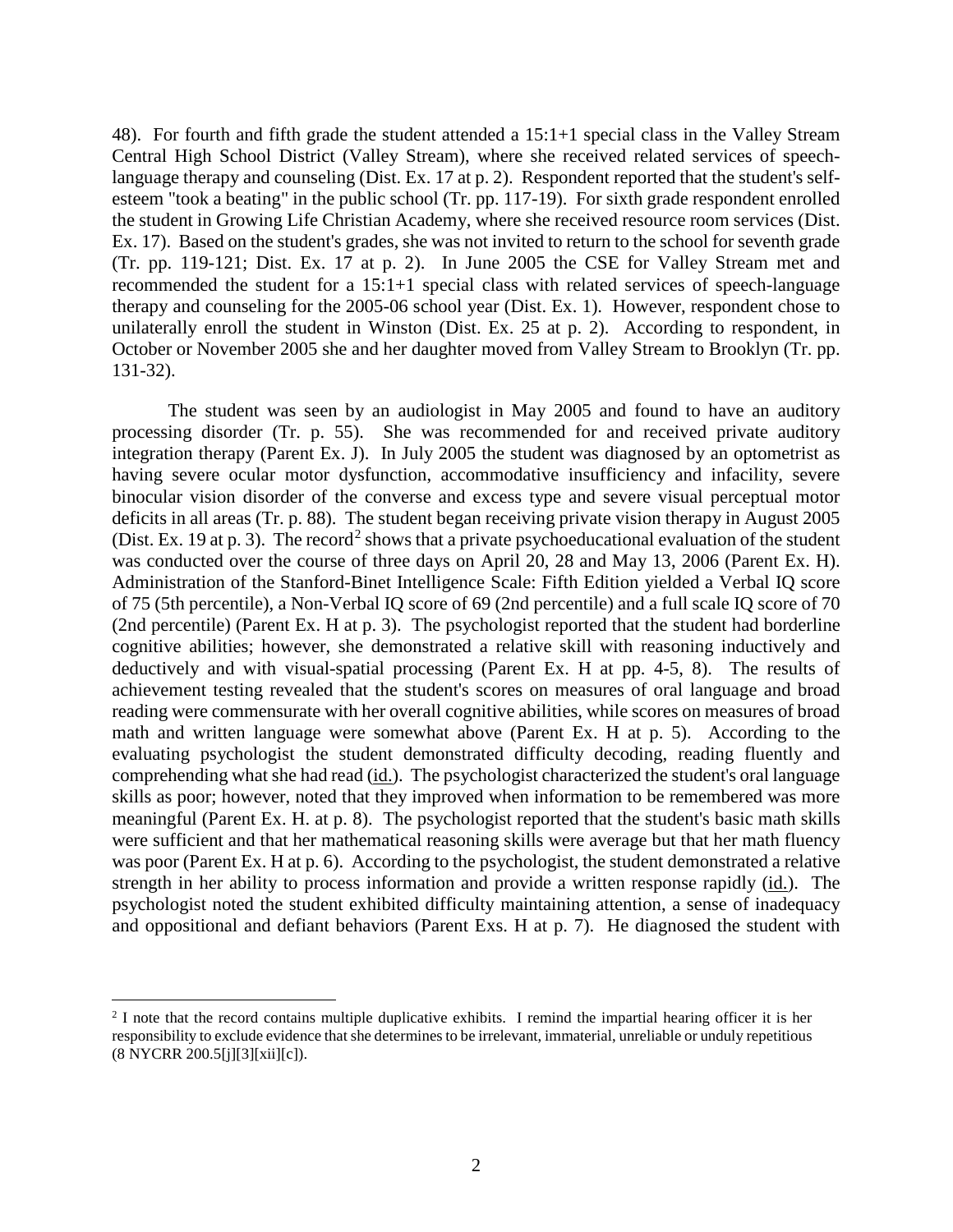attention deficit hyperactivity disorder-combined type  $(ADHD)^3$ , and also with oppositional defiant disorder (ODD) (Tr. p. 182; Parent Ex. H at p. 7). In October 2006, the student was diagnosed by a psychiatrist as having ADHD and ODD, as well as a learning disability (Parent Ex. G at p. 2).

Based on her diagnosed auditory processing disorder, the student received auditory integration therapy from July 15 through July 24, 2005 (Parent Ex. J). A one year post auditory integration therapy follow-up evaluation was conducted on June 30, 2006 (Parent Ex. J at 1). The student's standard (and percentile) scores on the SCAN-C: Test for Auditory Processing Disorders in Children were reported as follows: filtered words 10 (75th percentile), auditory figure ground 1 (1st percentile), competing words 1 (1st percentile), competing sentences 1 (1st percentile) (id.). The student attained a total test standard score of 48 which was at the 1st percentile (id.). On the Staggered Spondaic Word Test the student's total error score was 26, which was significantly below the mean (Parent Ex. J at p. 2). The audiologist's report indicated that the student's pattern of errors was indicative of auditory processing deficits, with a severe decoding type deficit, which often manifested itself as poor phonic skills, as well as receptive language and articulation difficulties in earlier years (id.).

Respondent attempted to notify petitioner several times during the summer 2006 that she and her daughter had re-established legal residence in New York City (Parent Ex. D at p. 3). By letter to the Region 9 Committee on Special Education (CSE) dated August 25, 2006, respondent requested an evaluation for her then 13 year old daughter, stating that her daughter had been attending Winston since September 2005 and would be attending eighth grade starting September 2006 (Parent Ex. D). A meeting of petitioner's CSE was scheduled for September 12, 2006 for the purposes of formulating an Individualized Education Program (IEP) for the student (Dist. Ex. 16). This meeting was subsequently postponed at respondent's request and rescheduled (Tr. p. 169; Dist. Ex. 16).

Petitioner's CSE reconvened on October 6, 2006 for the purposes of formulating an IEP for the student (Dist. Ex. 22). Present at the meeting were a district representative, a general education teacher, a school psychologist, a school social worker, a special education teacher, an audiologist, a speech and language pathologist (signed in under "parent member"), four special education instructors from Winston who participated telephonically, an HHVI psychologist<sup>4</sup>, respondent and her attorney (Dist. Ex. 22 at 2).

<sup>&</sup>lt;sup>3</sup> There is a discrepancy between the psychologist's testimony and his written report in that the report has a typed diagnosis of "Attention-Deficit/Hyperactivity Disorder-Combined Type," and the word "Combined" is lined out and the word "Inattentive" is handwritten above it. In testimony, the psychologist stated that the diagnosis is "Attention-Deficit/Hyperactivity Disorder-Combined Type, which means [that] she [is] both hyperactive impulsive and inattentive and she also can be diagnosed as Conditional Defiant Disorder."

<sup>4</sup> The HHVI psychologist is identified in the record as "a hearing and vision impairment specialist psychologist" (Tr. pp. 217-18).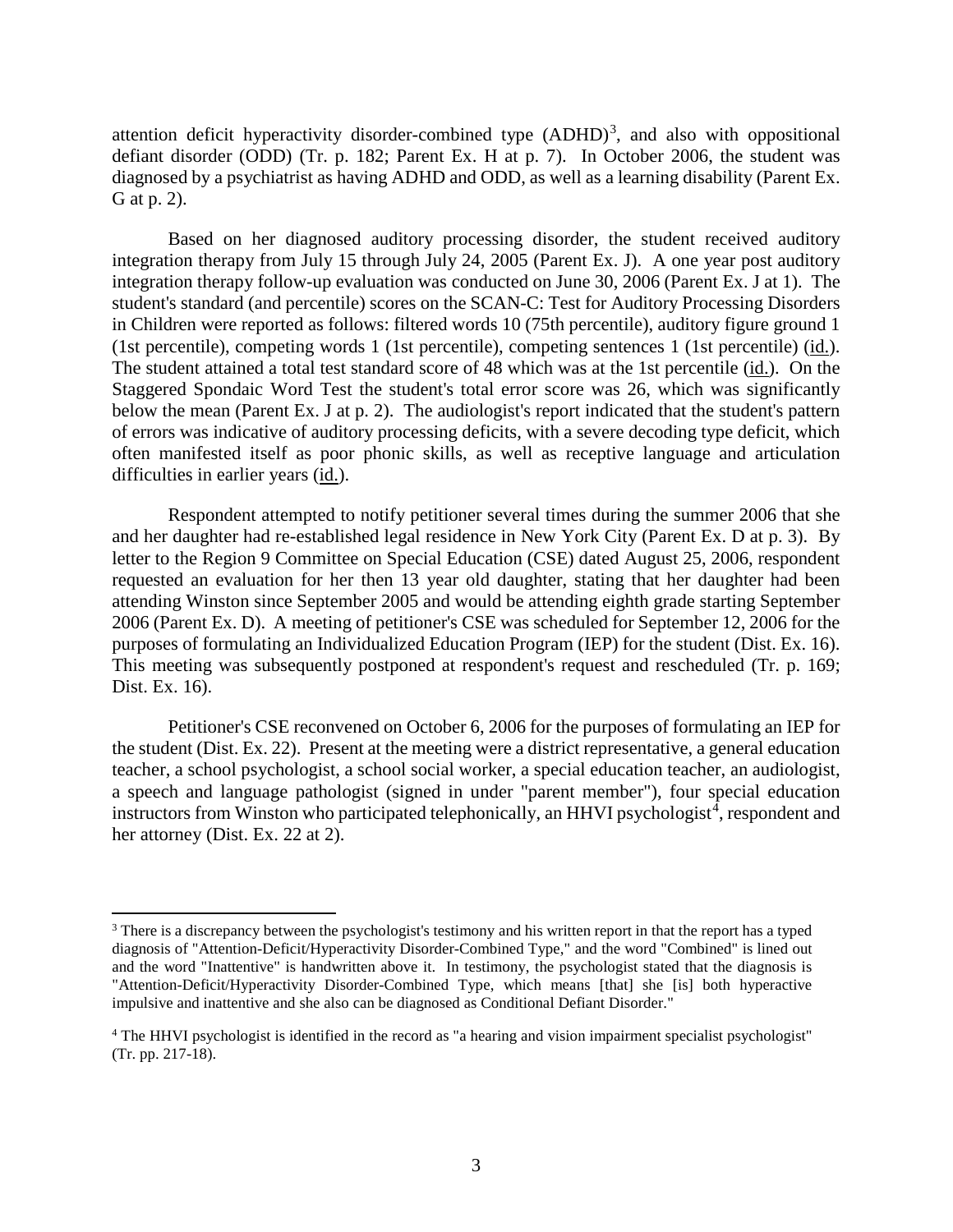The CSE reviewed respondent's private psycho-educational evaluation (Dist. Ex. 22 at p. 4), and reports from the student's related services providers (Tr. p. 219). The IEP generated by the CSE reflected the results the private psychologist's intelligence and academic testing, as well as information contained in the reports of the student's private providers, including information related to the student's auditory processing and visual problems (Dist. Ex. 22 at pp. 4, 7, 9). According to the IEP the student required preferential seating to address her auditory processing deficits (Dist. Ex. 22 at p. 7), but did not have any management needs related her visual weaknesses (Dist. Ex. 22 at p. 9). The IEP included teacher estimates of the student's academic abilities (Dist. Ex. 22 at p. 3). The IEP also reflected diagnoses of ODD and ADHD (Dist. Ex. 9 at p. 6). As noted on the IEP the student was being seen by a psychiatrist; however, at the time of the CSE meeting the student's diagnosis and treatment regimen were unavailable (Dist. Ex. 22 at p. 8). The IEP reflected the results of standardized testing which placed the student's reading comprehension at the 3.4 instructional level and letter word identification at the 3.8 instructional level (Dist. Ex. 22 at p. 4). The IEP also noted that teacher estimates of these skills placed the student at the fifth to sixth grade instructional level (Dist. Ex. 22 at p. 3). Similarly, the IEP indicated that based on standardized testing the student's instructional level for mathematical calculation was 6.2 and 5.1 for problem solving skills (Dist. Ex. 22 at p. 4). Teacher estimates of these abilities placed the student at the fourth to fifth grade instructional level (Dist. Ex. 22 at p. 3).

The CSE recommended that respondent's daughter be classified as having an other health impairment and be placed in a 12:1 special class in a community school with related services of group counseling one time per week for 30 minutes, individual speech and language services one time per week for 30 minutes and group speech and language services one time per week for 30 minutes (Dist. Ex. 22 at pp. 1, 18-20). The IEP highlighted the following management needs: small class, counseling, teacher prompts, proofreading written work, highlighting main ideas and key words in passages, preferential seating and consistent and predictable schedule (Dist. Ex. 22 at pp. 3-5, 7). The IEP included goals related to developing skills in self-advocacy and negotiation, social interaction, problem solving, reading comprehension, spelling and writing mechanics, pragmatic language, expressive language, and solving mathematical word problems (Dist. Ex. 22 at pp. 10-17). Although respondent and her attorney were present for the CSE meeting there is no record of them objecting to the CSE's recommendations at the time of the meeting.

The central purpose of the Individuals with Disabilities Act (IDEA) (20 U.S.C. §§ 1400-  $1482$ <sup>5</sup> is to ensure that students with disabilities have available to them a FAPE (20 U.S.C. § 1400[d][1][A]; see Schaffer v. Weast, 126 S. Ct. 528, 531 [2005]; Bd. of Educ. v. Rowley, 458 U.S. 176, 179-81, 200-01 [1982]; Frank G. v. Bd. of Educ., 459 F.3d 356, 371 [2d Cir. 2006]). A free appropriate public education (FAPE) includes special education and related services designed to meet the student's unique needs, provided in conformity with a written IEP (20 U.S.C. §

 <sup>5</sup> On December 3, 2004, Congress amended the IDEA, however, the amendments did not take effect until July 1, 2005 (see Individuals with Disabilities Education Improvement Act of 2004 (IDEA 2004), Pub. L. No. 108-446, 118 Stat. 2647). The citations contained in this decision are to the newly amended statute, unless otherwise noted.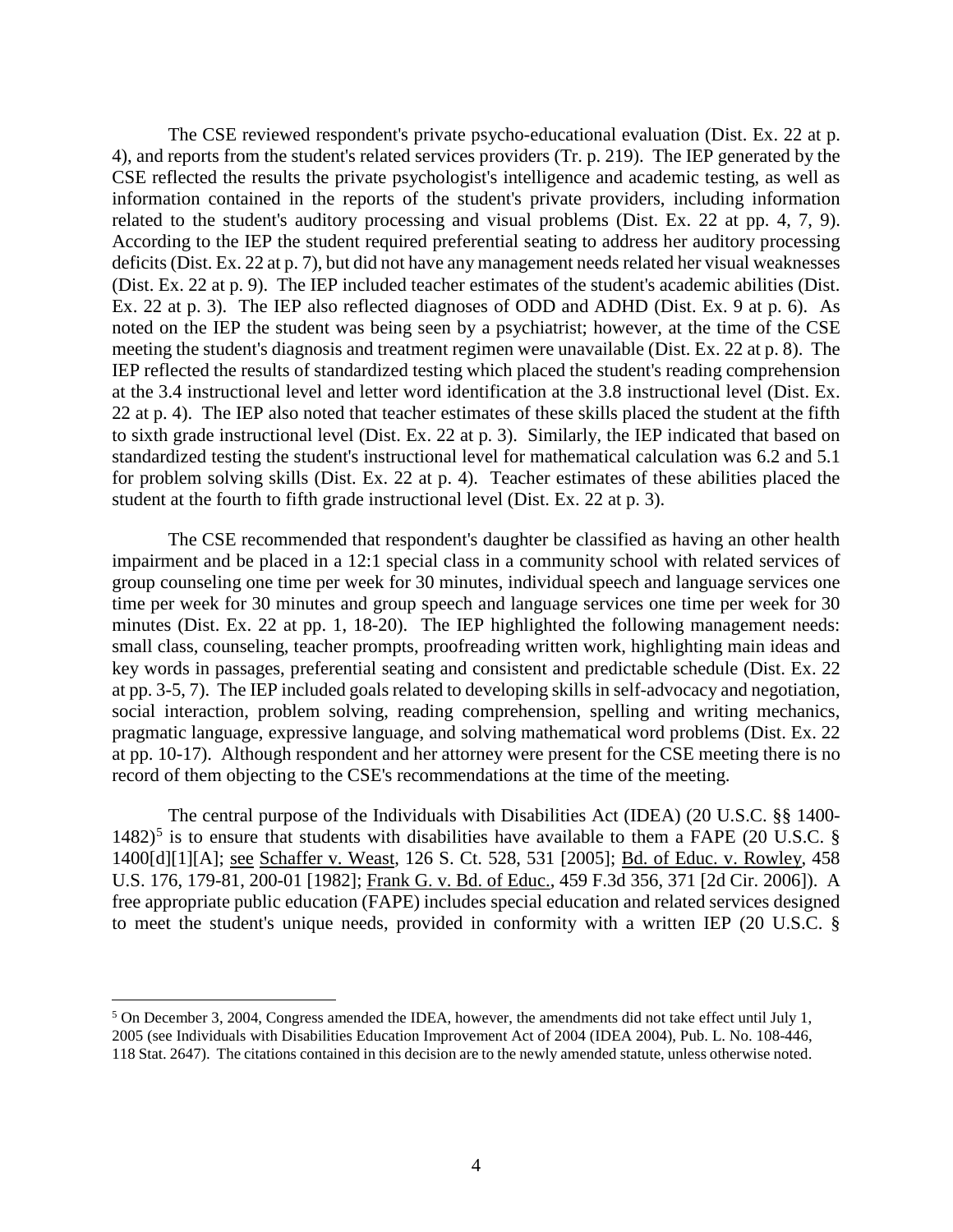1401[9][D]; 34 C.F.R. § 300.17; see 20 U.S.C. § 1414[d]; 34 C.F.R. § 300.22)<sup>6</sup> . The burden of persuasion in an administrative hearing challenging an IEP is on the party seeking relief (see Schaffer, 126 S. Ct. at 532, 537 [finding it improper under the IDEA to assume that every IEP is invalid until the school district demonstrates that it is not]).

A board of education may be required to reimburse parents for their expenditures for private educational services obtained for a student by his or her parent, if the services offered by the board of education were inadequate or inappropriate, the services selected by the parent were appropriate, and equitable considerations support the parent's claim (Sch. Comm. of Burlington v. Dep't of Educ., 471 U.S. 359 [1985]; Florence County Sch. Dist. Four v. Carter, 510 U.S. 7 [1993]; Cerra v. Pawling Cent. Sch. Dist., 427 F.3d 186, 192 [2d Cir. 2005]). In Burlington, the Court found that Congress intended retroactive reimbursement to parents by school officials as an available remedy in a proper case under the IDEA (Burlington, 471 U.S. at 370-71). "Reimbursement merely requires [a district] to belatedly pay expenses that it should have paid all along and would have borne in the first instance had it developed a proper IEP" (Burlington, 471 U.S. at 370-71; Application of a Child with a Disability, Appeal No. 06-121; see 20 U.S.C. § 1412[a][10][C][ii]).

The first step is to determine whether the district offered to provide a FAPE<sup>7</sup> to the student (see Mrs. C. v. Voluntown, 226 F.3d 60, 66 [2d Cir. 2000]). A FAPE is offered to a student when (a) the board of education complies with the procedural requirements set forth in the IDEA, and (b) the IEP developed by its CSE through the IDEA's procedures is reasonably calculated to enable the student to receive educational benefits (Rowley, 458 U.S. at 206-07; Cerra, 427 F.3d at 192). While school districts are required to comply with all IDEA procedures, not all procedural errors render an IEP legally inadequate under the IDEA (Grim v. Rhinebeck Cent. Sch. Dist., 346 F.3d 377, 381 [2d Cir. 2003]; Perricelli v. Carmel Cent. Sch. Dist., 2007 WL 465211, at \*10 [S.D.N.Y. Feb. 9, 2007]). Pursuant to the IDEA, when procedural violations are alleged, an administrative officer may find that a child did not receive a FAPE only if the procedural inadequacies (a) impeded the child's right to a FAPE, (b) significantly impeded the parents' opportunity to participate in the decision making process regarding the provision of a FAPE to the child, or (c)

(20 U.S.C. § 1401[9]).

 <sup>6</sup> The Code of Federal Regulations (34 C.F.R. Parts 300 and 301) has been amended to implement changes made to the Individuals with Disabilities Education Act, as amended by the Individuals with Disabilities Education Improvement Act of 2004. The amended regulations became effective October 13, 2006. With the exception of the CSE meeting of October 6, 2006, the majority of the relevant events took place after October 13, 2006. Therefore all references are to the amended regulations, unless otherwise noted.

<sup>&</sup>lt;sup>7</sup> The term "free appropriate public education" means special education and related services that-

<sup>(</sup>A) have been provided at public expense, under public supervision and direction, and without charge;

<sup>(</sup>B) meet the standards of the State educational agency;

<sup>(</sup>C) include an appropriate preschool, elementary, or secondary school education in the State involved; and

<sup>(</sup>D) are provided in conformity with the individualized education program required under section 1414(d) of this title.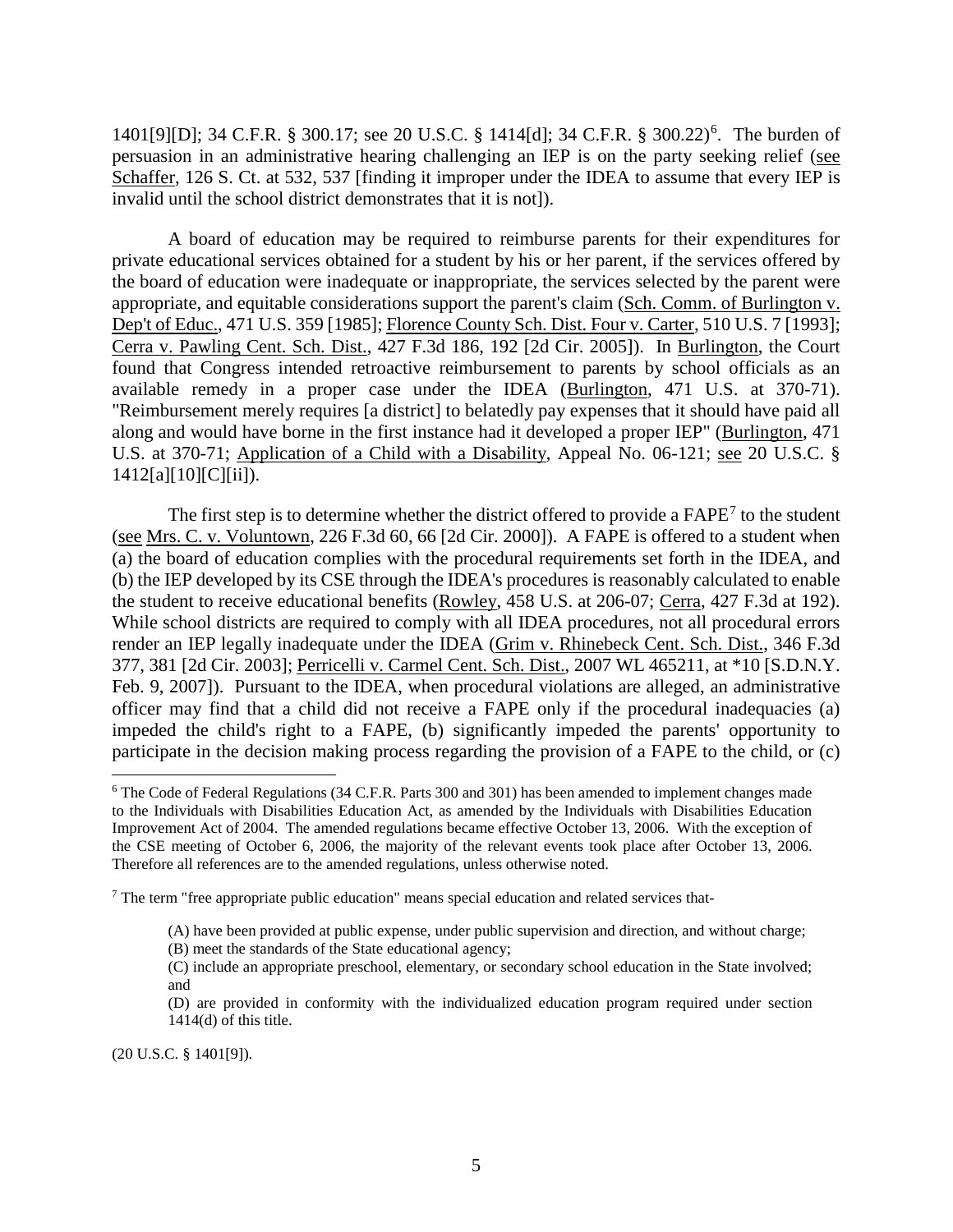caused a deprivation of educational benefits (20 U.S.C. § 1415[f][3][E][ii]; see 34 C.F.R. § 300.513[a][2]; see also Matrejek v. Brewster Cent. Sch. Dist., 471 F.Supp.2d 415, at 419 [S.D.N.Y. Jan. 9, 2007]). Also, an impartial hearing officer is not precluded from ordering a school district to comply with IDEA procedural requirements (20 U.S.C. § 1415[f][3][E][iii]).

Both the Supreme Court and the Second Circuit have noted that the "IDEA does not itself, articulate any specific level of educational benefits that must be provided through an IEP" (Walczak v. Fla. Union Free Sch. Dist., 142 F.3d 119, 130 [2d Cir. 1998]; see Rowley, 458 U.S. at 189), although the Supreme Court has specifically rejected the contention that the "appropriate education" mandated by the IDEA requires states to maximize the potential of students with disabilities (Rowley, 458 U.S. at 197 n.21, 189, 199; see Grim, 346 F.3d at 379; Walczak, 142 F.3d at 132). What the statute guarantees is an "appropriate" education, "not one that provides everything that might be thought desirable by loving parents" (Tucker v. Bay Shore Union Free Sch. Dist., 873 F.2d 563, 567 [2d Cir. 1989] [internal quotation omitted]; see Grim, 346 F.3d at 379; Walczak, 142 F.3d at 132). Thus, a school district satisfies the FAPE standard "by providing personalized instruction with sufficient support services to permit the child to benefit educationally from that instruction" (Rowley, 458 U.S. at 203).

The IDEA directs that, in general, a decision by an impartial hearing officer shall be made on substantive grounds based on a determination of whether or not the child received a FAPE (20 U.S.C. § 1415[f][3][E][i]). The Second Circuit has determined that "a school district fulfills its substantive obligations under the IDEA if it provides an IEP that is 'likely to produce progress not regression'," and if the IEP affords the student with an opportunity greater than mere "trivial advancement" (Cerra, 427 F.3d at 195, quoting Walczak, 142 F.3d at 130; see also Perricelli, 2007 WL 465211, at  $*15$ ), in other words, is likely to provide some "meaningful" benefit (Mrs. B. v. Milford Bd. of Educ., 103 F.3d 1114, 1120 [2d Cir. 1997]). Objective factors, such as "the attainment of passing grades and regular advancement from grade to grade are generally accepted indicators of satisfactory progress" and one important factor in determining educational benefit (Viola v. Arlington Cent. Sch. Dist., 414 F. Supp. 2d 366, 382 [S.D.N.Y. 2006]; see Rowley, 458 U.S. at 203-04, 207 n.28; Walczak, 142 F.3d at 130).

By due process complaint notice dated October 7, 2006, respondent advised petitioner that her daughter attended Winston, and that respondent was requesting an impartial hearing for the purpose of "tuition reimbursement and other expenses related to her educational needs" (Dist. Ex. 23). The notice did not identify any concerns or objections to the October 6, 2006 IEP nor propose any resolution (id.). The complete text of the due process complaint notice is as follows:

"Our firm represents the parents of [student]. She is a child with special needs and has been attending Winston Preparatory, a non-approved private school for the academic years '05-'06 and '06-07. We are requesting reimbursement of tuition and other expenses related to her educational needs. Please schedule an Impartial Hearing(s) on these matters as soon as possible. If you have any questions please let me know. Thank you for your assistance." (Dist. Ex 23).

On October 16, 2006, petitioner challenged the sufficiency of the due process hearing complaint and on October 17, 2006 the complaint was determined sufficient by the impartial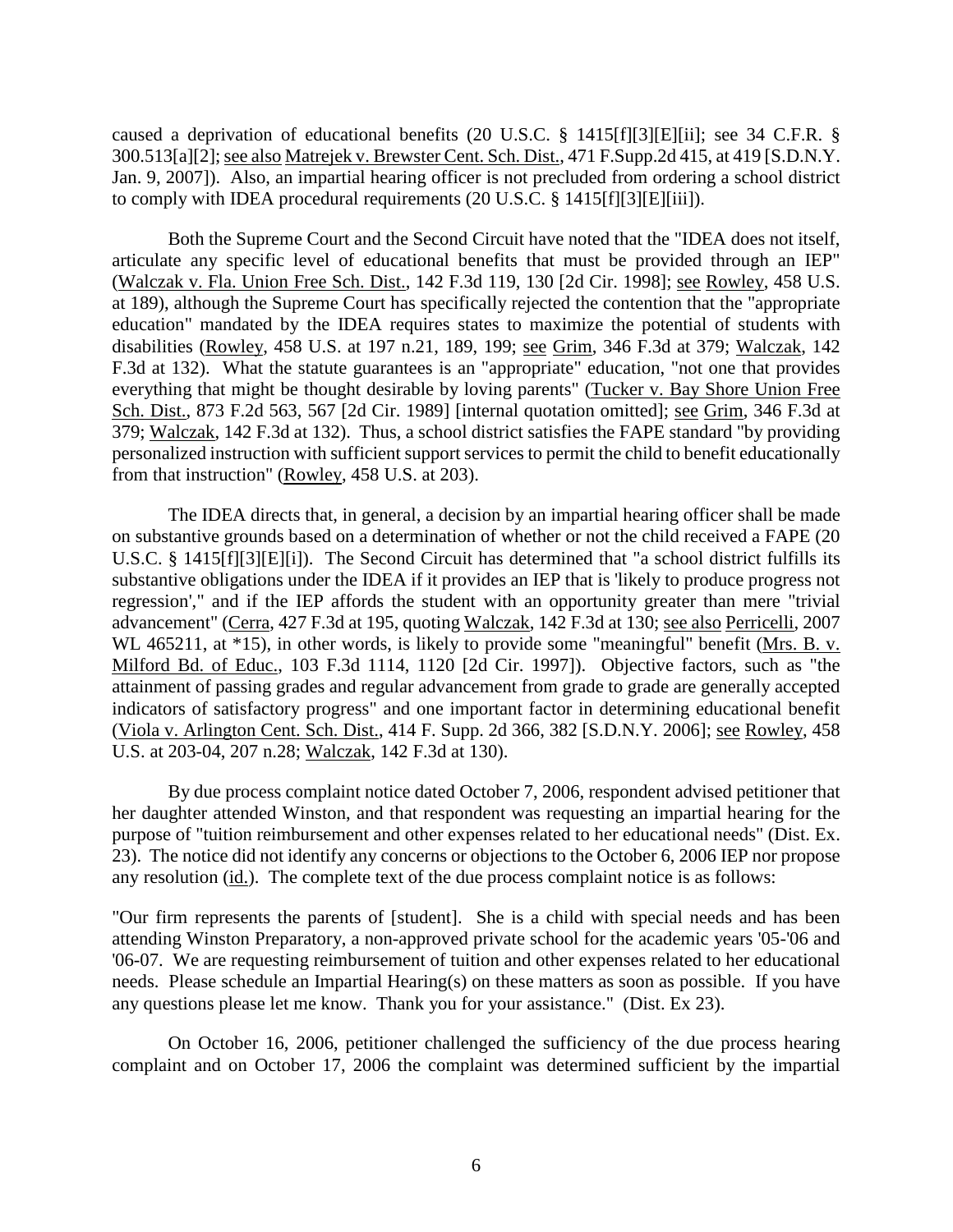hearing officer (Pet. Ex. I). On the first day of the impartial hearing petitioner made a motion to dismiss the impartial hearing arguing that "[a] party may not have a hearing on a due process complaint until the party or attorney representing the party files a due process complaint that meets the requirements of [federal regulations]" (Tr. pp. 4-5). In the alternative to dismissal, petitioner asked that respondent be directed to amend their "hearing request" so that petitioner would have "some notice as to what case they [sic] are being asked to defend." (Tr. p. 9). In response to petitioner's motion, respondent declined to specify problems with the IEP and noted that petitioner had the student's educational records (Tr. pp 10-11). The impartial hearing officer dismissed petitioner's hearing motion concluding that respondent's notice to petitioner that respondent sought tuition reimbursement was sufficient (Tr. pp. 12-13). I find that the impartial hearing officer erred in reaching that conclusion.

A due process complaint notice must meet the requirements of federal and state law relating to the sufficiency of the content of the complaint (see 20 U.S.C. § 1415[b][7][A]; 34 C.F.R. § 300.508[b];<sup>8</sup> 8 NYCRR 200.5 [i][1]). A due process hearing may not proceed unless the due process complaint satisfies the sufficiency requirements (see 20 U.S.C. § 1415[b][7][B]; 34 C.F.R. § 300.508[c]). In pertinent part, a due process complaint shall include the name and address of the child and the name of the school which the child is attending, a description of the nature of the problem of the child relating to the proposed or refused initiation or change, including facts relating to the problem, and a proposed resolution of the problem (20 U.S.C. § 1415[b][7][A][ii], 34 C.F.R. §300.508[b], 8 NYCRR §200.5[i][1]). The Senate Report pertaining to this new amendment to the IDEA noted that "the purpose of the sufficiency requirement is to ensure that the other party, which is generally the school district, will have an awareness and understanding of the issues forming the basis of the complaint" (S. Rep. 108-185, Individuals with Disabilities Education Act Senate Report No. 108-185, "Notice of Complaint," [November 3, 2003]). The Senate Committee reiterated that they assumed with the earlier 1997 amendments' notice requirement that it "would give school districts adequate notice to be able to defend their actions at due process hearings, or even to resolve the dispute without having to go to due process" (id.). The due process complaint in the instant case did not identify the nature of the problem, facts relating to the problem, or a proposed resolution to the problem. Therefore respondent failed to give petitioner requisite notice.

Not only was the due process complaint insufficient, it did not identify *any* concerns with the proposed IEP. A party requesting an impartial hearing may not raise issues at the impartial due process hearing that were not raised in its original due process request unless the other party agrees (20 U.S.C. § 1415[f][3][B]; 34 C.F.R. §§ 300.511[d], 300.507[d][3][i]; 8 NYCRR 200.5[j][1][ii]) or the original request is amended prior to the impartial hearing per permission given by an impartial hearing officer at least five days prior to the hearing (20 U.S.C. § 1415[c][2][E][i][II]; 34 C.F.R. § 300.507[d][3][ii]; see Application of a Child with a Disability, Appeal No. 06-065; Application of a Child with a Disability, Appeal No. 06-139). In the instant

 <sup>8</sup> The Code of Federal Regulations (34 C.F.R. Parts 300 and 301) has been amended to implement changes made to the Individuals with Disabilities Education Act, as amended by the Individuals with Disabilities Education Improvement Act of 2004. The amended regulations cited became effective October 13, 2006, and accordingly they are applicable to this proceeding.